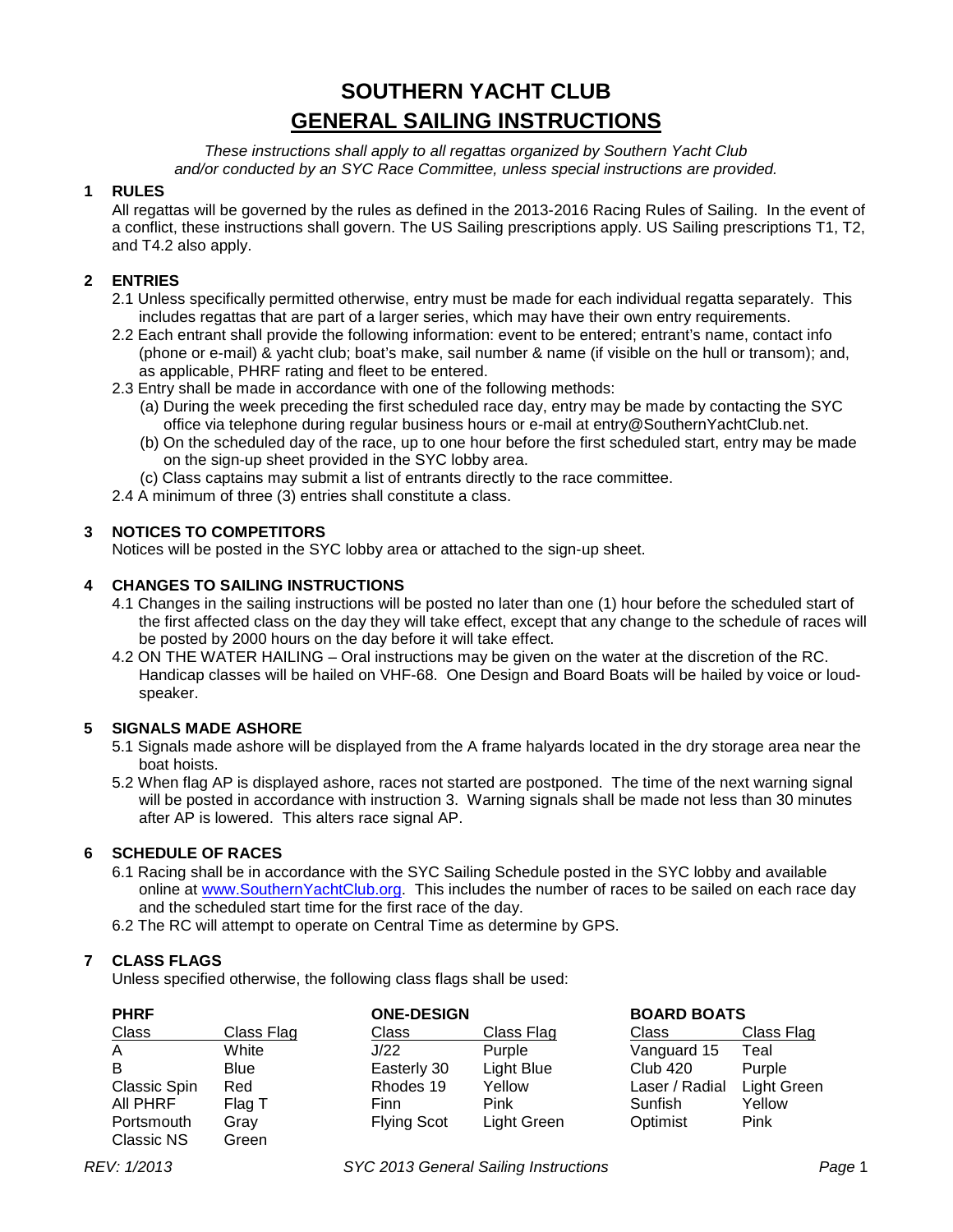#### **8 RACING AREA**

APPENDIX A - SYC RACING MARKS shows the location of the racing area.

#### **9 COURSES**

- 9.1 APPENDIX B STANDARD COURSE DIAGRAMS illustrates and describes the standard courses and options, including the relative positions of marks, the order in which marks are to be passed, and the side on which each mark is to be left.  $m_1, m_2, m_3, \& m_{SF}$  represent fixed mark designations, as provided by instructions 9.3(a) and 10.1, which correspond to Marks 1, 2, 3 & start/finish respectively, as illustrated. The RC may also specify a steeplechase course as provided by instruction 9.4.
- 9.2 TEMPORARY MARK COURSES shall use only temporary marks and shall be designated in accordance with Appendix B.
- 9.3 FIXED MARK COURSES
	- (a) Fixed mark courses shall use only fixed marks, except that one (1) temporary mark may be used, but only as the starting mark, the start/finish mark, or the first mark after the start and shall be listed as "X" in the course designation.
	- (b) Standard fixed mark courses shall be designated as provided in Appendix B. The relative angles of the legs may vary from the diagrams to accommodate the fixed marks.
- 9.4 STEEPLECHASE COURSES shall be fixed mark courses designated by a list of the marks of the first round of the course, in the order to be rounded, beginning with the first mark after the start. Multiple rounds shall be indicated by the addition of a whole number (2 or 3). Except as required by instruction 14.3, boats shall round each mark on the side such that the course to the next mark does not cross the course from the previous mark and a mark beginning a leg which returns to the preceding mark shall be left to port.
- 9.5 No later than the preparatory signal for each class, the RC boat shall display the following: (this changes Rule 27.1)
	- (a) The course designation for the starting class.
	- (b) For courses using one or more temporary marks, the approximate compass bearing from the start to the first mark after the start.
	- (c) For handicap temporary mark courses, the approximate distance, in tenths of nautical miles, from the start to Mark 1.
	- Note that different courses may be designated for different classes.
- 9.6 The RC may hail course information to competitors as provided in instruction 4.2.
- 9.7 Courses shall not be shortened to less than three (3) legs for standard triangle courses and two (2) legs for all other courses. This changes Rule 32.
- 9.8 For handicap scoring purposes, the course length shall be rounded to the nearest tenth (0.1) of a nautical mile and times shall be recorded and calculated to the nearest whole second.

#### **10 MARKS**

- 10.1 FIXED MARKS are located and identified as shown in APPENDIX A SYC RACING MARKS. A missing fixed mark may be replaced with an orange tetrahedron or sphere, but its original fixed mark designation shall remain.
- <span id="page-1-0"></span>10.2 TEMPORARY MARKS used for one or all marks of a course shall be as follows:
	- (a) Marks 1, 2, 3, "X" and the start/finish mark shall be orange tetrahedrons or orange spheres.
	- (b) New marks, used in accordance with instruction 14.1, shall be yellow tetrahedrons or white spheres.
	- (c) Unless otherwise indicated, tetrahedrons and spheres will not be used on the same course.

#### **11 CHECK-IN BEFORE THE START**

Before the first warning signal of the first race on each race day, each boat shall sail near the RC signal boat and hail her class and sail number and be acknowledged by the RC. A boat failing to check-in may be scored DNS. This changes rule A4.1.

#### **12 THE START**

- 12.1 The starting line will be between a staff displaying an orange flag on the RC boat at the starboard end and the port-end starting mark.
- 12.2 When the warning signal for a succeeding class is made simultaneously with the starting signal of the preceding class and if a course change is made, the change of display (distance and/or course) will be made between the warning and preparatory signals.
- 12.3 Boats whose warning signal has not been made shall avoid the starting area.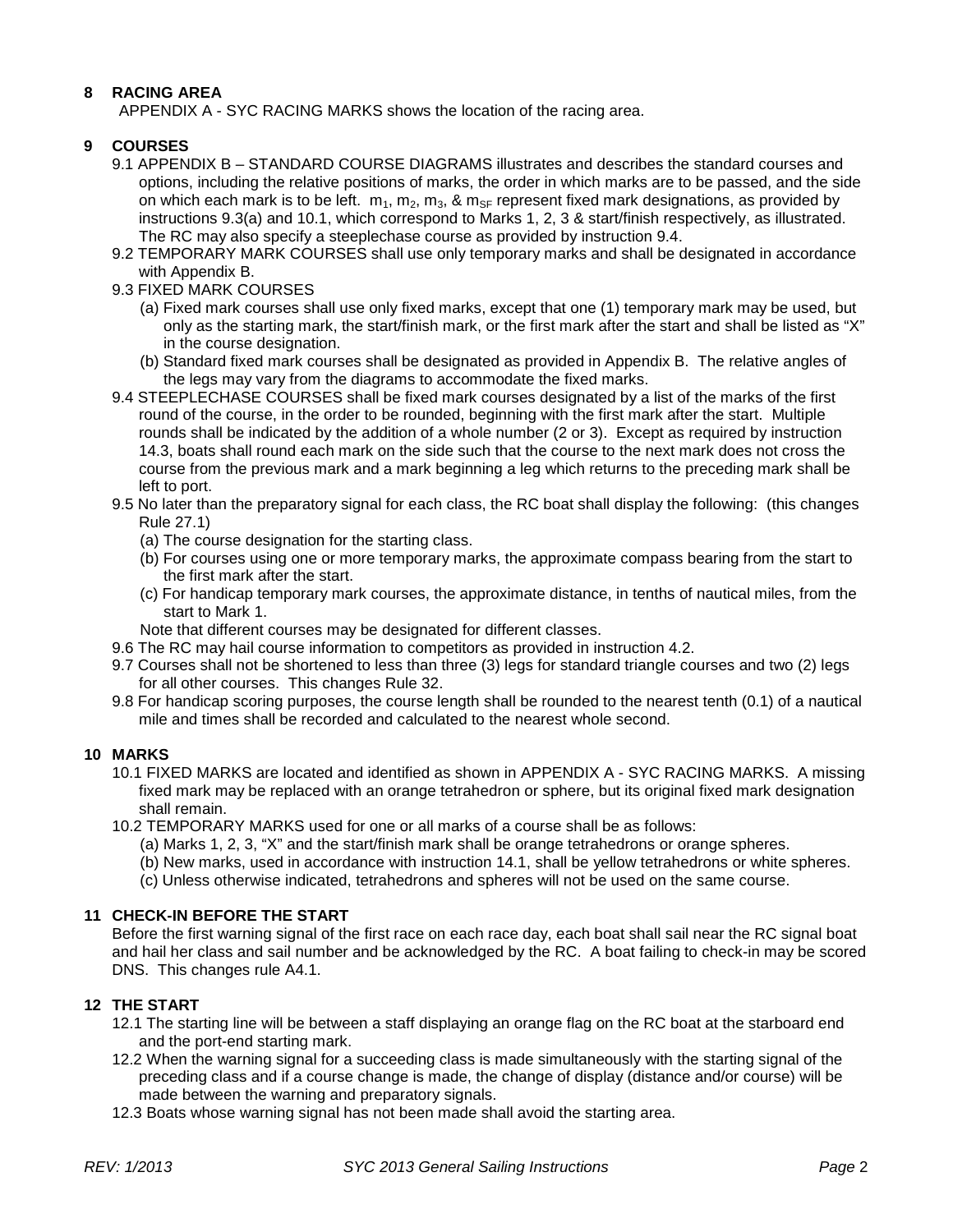12.4 A boat starting later than five (5) minutes after her starting signal will be scored DNS without a hearing. This changes rule A4.1.

#### **13 INDIVIDUAL RECALLS**

The RC will attempt to hail each recalled boat as provided in instruction 4.2. The failure of any boat to hear the hail, an untimely hail of OCS boats, failure to hail any boats, and the order of the boats in the hail shall not be grounds for a request for redress. This changes rule 62.1(a). This alters Rule 29.1 and shall not constitute infringement of Rule 41.

#### **14 CHANGE OF THE NEXT LEG OF THE COURSE**

- 14.1 When using temporary marks, to change the next leg of the course the race committee will lay a new mark and remove the original mark as soon as practicable. The change will be signaled before the leading boat in a class being changed has begun the leg, although the new mark may not yet be in position. When in a subsequent change a new mark is replaced, it will be replaced by an original mark.
- 14.2 When using fixed marks, to change the next leg of the course the RC shall display the letter designation of the new fixed mark in lieu of the compass bearing. This alters rule 33.
- 14.3 Boats shall round the mark beginning a changed leg in the same direction as it was to be rounded before the change. This may alter instruction 9.4.

#### **15 THE FINISH**

The finish line will be between a staff displaying an orange flag on the RC boat and the nearby finishing mark.

#### **16 TIME LIMIT**

The time limit shall be 2.5 hours for each One Design class and 4.0 hours for each handicap class.

#### **17 PROTESTS**

- 17.1 A boat intending to protest shall notify the RC of the protested boat and sail number and be acknowledged by the RC upon finishing the race or, if unable to finish, at the first reasonable opportunity. This changes Rule 61.1.
- 17.2 Protests shall be delivered to the SYC office within one (1) hour after the docking time of the RC boat as posted in accordance with instruction 3. Hearings will be held as soon as possible subject to the availability of the parties involved and the protest committee. This changes Rules 61.3 and 62.2.
- 17.3 US Sailing prescription T2, "Penalties Taken After a Race", and T4.2 apply.

#### **18 SCORING**

- 18.1 The Low Point scoring system of Appendix A will apply, except that no score will be excluded. One race constitutes a series. This changes rule A2.
- 18.2 The scoring system may be modified by individual classes with proper prior notification given to the RC.

#### **19 SAFETY REGULATIONS**

- 19.1 Life jackets of USCG-approved design shall be worn by the crews of all single-handed and trapeze boats at all times while racing. On all other boats it is the responsibility of the skipper and crew to determine when life jackets will be worn. The meaning of Race Signal Y is changed to, "Comply with RRS 1.2".
- 19.2 A boat that retires from a race shall notify the RC before leaving the racing area or, if unable to do so, shall contact the RC or the SYC office as soon as possible, but no later than directly upon arriving ashore. Failure to promptly report a retirement will be grounds for a fine and/or other penalties.

#### **20 PRIZES**

Trophies will be awarded as specified by each class, the event organizers, and/or in accordance with a perpetual deed of gift.

#### **21 DISCLAIMER OF LIABILITY**

Competitors participate in the regatta entirely at their own risk. See rule 4, Decision to Race. The organizing authority will not accept any liability for material damage or personal injury or death sustained in conjunction with or prior to, during, or after the regatta.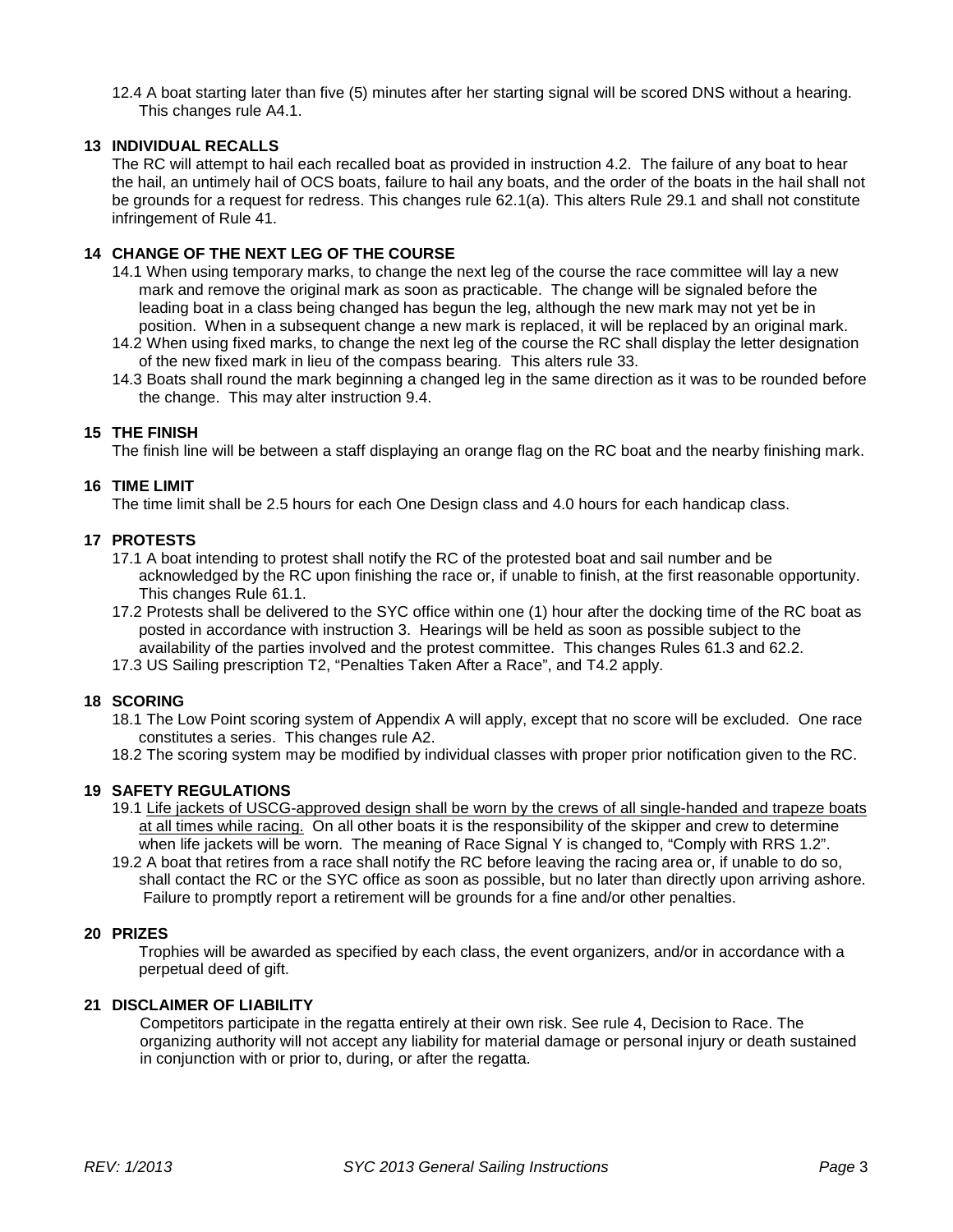## APPENDIX B – STANDARD COURSE DIAGRAMS

## **B1 WINDWARD-LEEWARD COURSE "W 1.5"**

B1.1 Options for this course may include:

- (a) increasing or decreasing the number of legs;
- (b) sailing multiple rounds of the course;
- (c) finishing at Mark 1 or 3;

(d) when present, the use of a separate Mark 3 set to windward of the start/finish line;

(e) finishing to port or starboard of the finishing mark depending on the location of the RC boat.

B1.2 The courses shall be designated as follows:

| <b>Temporary Fixed</b> | Description                                                          |
|------------------------|----------------------------------------------------------------------|
|                        | <b>W</b> $m_1 m_3$ 1 round, 2 legs, start-1-finish                   |
|                        | <b>W</b> 1.5 $m_1 m_3$ 1.5 1.5 rounds, 3 legs, start-1-3-finish      |
|                        | <b>W</b> 2 $m_1 m_3$ 2  2 rounds, 4 legs, start-1-3-1-finish         |
|                        | <b>W</b> 2.5 $m_1 m_3$ 2.5  2.5 rounds, 5 legs, start-1-3-1-3-finish |
|                        | <b>W</b> 3 $m_1 m_3$ 3 3 rounds, 6 legs, start-1-3-1-3-1-finish      |



B1.3 For temporary mark courses only, two (2) weather marks (Mark 1) may be used to allow different classes to simultaneously sail different length courses. The RC shall indicate the presence of two weather marks by displaying numeral pennant 2 during the starting sequences for all classes and may also hail to competitors as provided in instruction 4.2. The distance to the appropriate Mark 1 shall be signaled to each respective class in accordance with instruction 9.5(c).

B1.4 For temporary mark courses only, the start/finish mark and Mark 3 may be separate and distinct marks in accordance with instruction [10.2.](#page-1-0) In this case, Mark 3 shall be set to weather of the start/finish line.